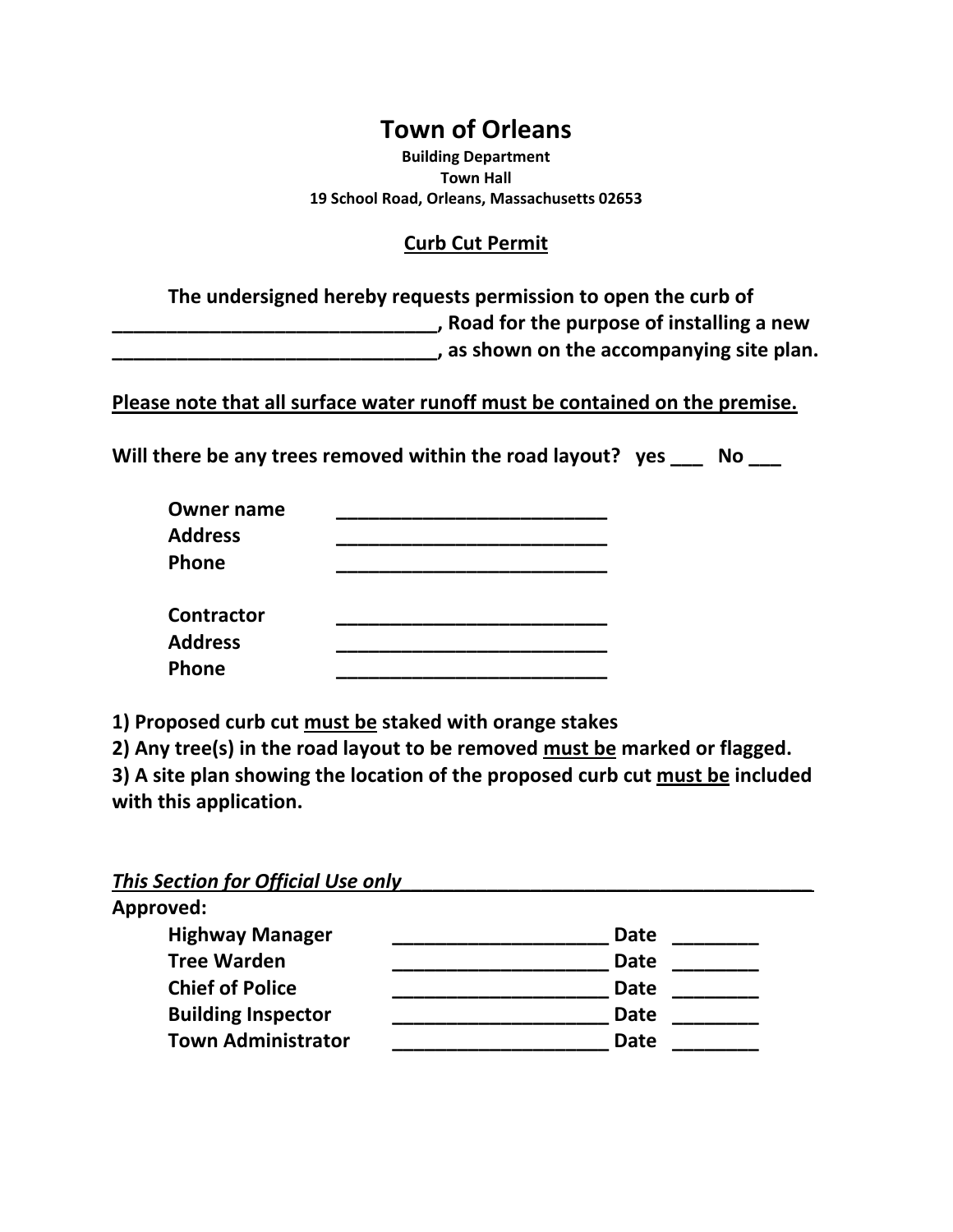## **ORLEANS HIGHWAY DEPARTMENT and TRANSFER STATION BAY RIDGE ROAD ORLEANS, MA 02653 TEL 508 240 3790 FAX 508 240 3792**

## **Driveway Permit General Conditions Revised 7-02**

The following General Conditions apply to all Driveway Permits.

- 1. No construction equipment shall be delivered or loaded on to or off of the asphalt surface within the layout of the roadway without providing protection to the roadway surface. Roadway protection measures shall be reviewed with the Highway Manager prior to all work.
- 2. Tree removal work will require approval from the Orleans Planning Board on Scenic Roads and the Orleans Tree Warden on all other Public Ways.
- 3. Driveway entrances to Town Roadways shall be constructed according to conditions of the area and will be reviewed by the Highway Department prior to approval by the Board of Selectmen.
- 4. Driveways shall not be located on an intersection radius. All driveways shall be located on the lot to provide maximum sight distance and safety to the traveling public.
- 5. Driveways shall be constructed so as to prevent surface runoff and other material/debris from entering the public way. The location of any proposed drainage structures shall be reviewed with the Highway Manager prior to approval of the permit.
- 6. The driveway shall have a maximum width of 15 feet at the property line and shall have minimum radius of 5 Ft on each side at the intersection with the roadway. The driveway shall meet the traveled way at an angle of 60 degrees or greater.
- 7. A paved apron shall be provided from the edge of the roadway to the property line. The apron shall be constructed of 6" of well-compacted dense graded crushed stone and a minimum of 2" of bituminous concrete. The paved apron across the Town Layout shall have a positive grade to the street that is less than 3%.
- 8. Pavement cuts with in the roadway layout shall be minimized. In areas where cuts are absolutely necessary, the work shall be reviewed with the Highway Manager prior to all work. All openings shall be saw cut.
- 9. Repair of roadway openings shall be completed as follows. The opening shall be backfilled with clean granular fill and compacted to 95% maximum density in 8" lifts. The APPLICANT, for a period of 90 days, shall maintain a temporary patch consisting of 2" of dense binder bituminous concrete, as directed by the Orleans Highway Manager. After 90 days, or as directed by the Orleans Highway Manager, all material shall be removed from the opening to allow for the placement of two and one half inches of bituminous concrete. Final bituminous concrete shall be placed in two lifts consisting of a 1-1/2 inch binder course and a 1-inch wear course.